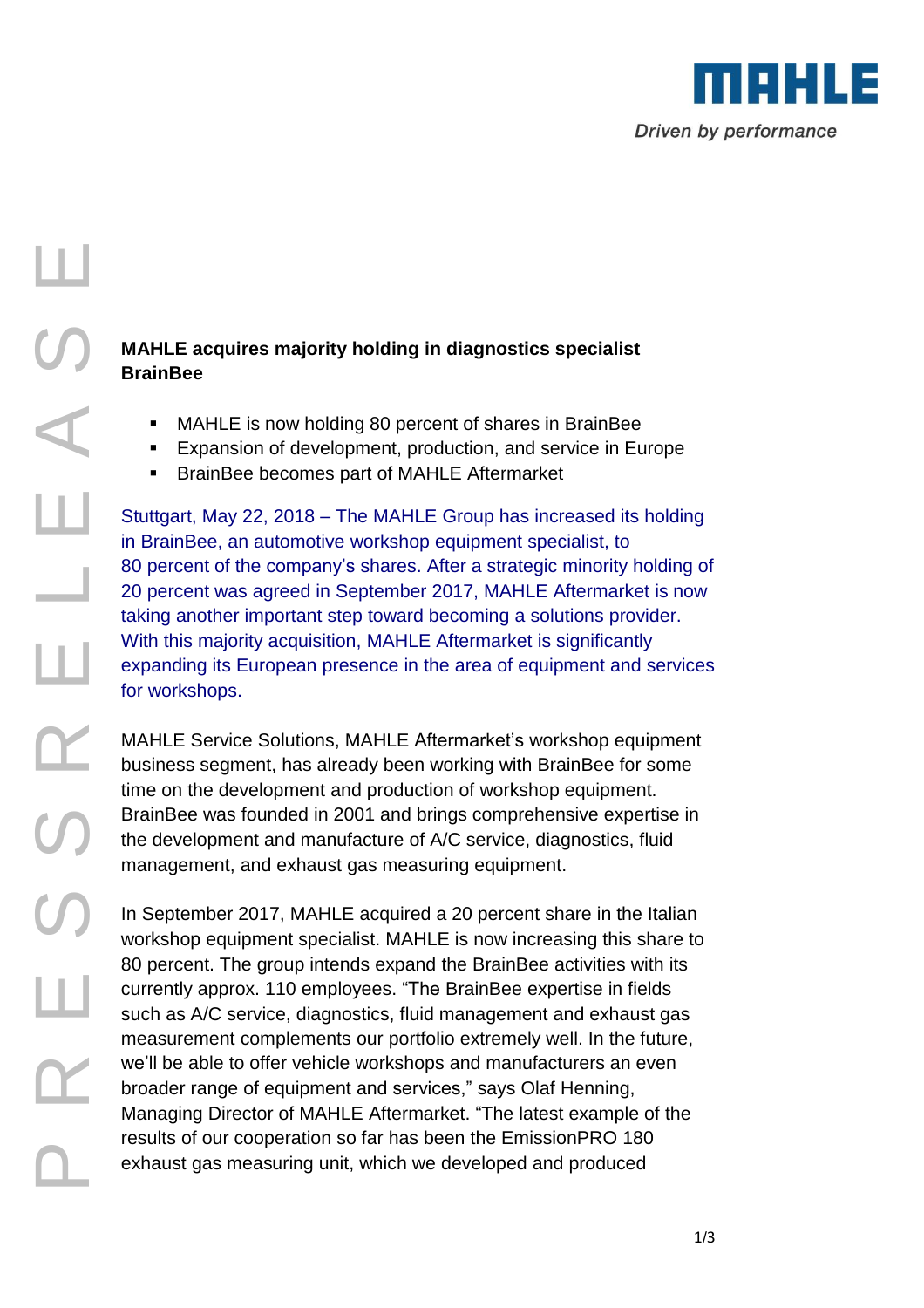

# R E S S R E L E A S E Ш

Ц

 $\overline{\phantom{0}}$ 

Щ

together. And at this year's Automechanika we will launch further new, commonly designed products."

"This further step confirms our will to fully share with the MAHLE group our extensive experience and knowledge as well as the many patents and numerous awards that BrainBee has acquired over the years," says Carlo Rocchi, CEO and founder of BrainBee. "Since the beginning of our cooperation with MAHLE, we have introduced important innovations in order to meet the requirements of the most important markets. Combining the strengths of MAHLE with BrainBee's expertise provides a strong foundation for continuing to deliver innovative and high quality products and services both to the aftermarket and original equipment market."

The integration of BrainBee strengthens the position of MAHLE Service Solutions in terms of research and development, production, and sales. Customers worldwide will benefit from the additional European location in Parma/Italy, where cutting-edge workshop equipment will be developed and manufactured. With its global platform development, MAHLE is improving the efficiency of its production thus ensuring advantages to all customers worldwide. Another advantage is that European customers now have access to an even denser sales and service network.

### **About MAHLE**

 $\mathbf{\Omega}_{-}$ 

Щ

MAHLE is a leading international development partner and supplier to the automotive industry as well as a pioneer for the mobility of the future. The MAHLE Group is committed to making transportation more efficient, more environmentally friendly, and more comfortable by continuously optimizing the combustion engine, driving forward the use of alternative fuels, and laying the foundation for the worldwide introduction of e-mobility. The group's product portfolio addresses all the crucial issues relating to the powertrain and air conditioning technology—both for drives with combustion engines and for e-mobility. MAHLE products are fitted in at least every second vehicle worldwide.